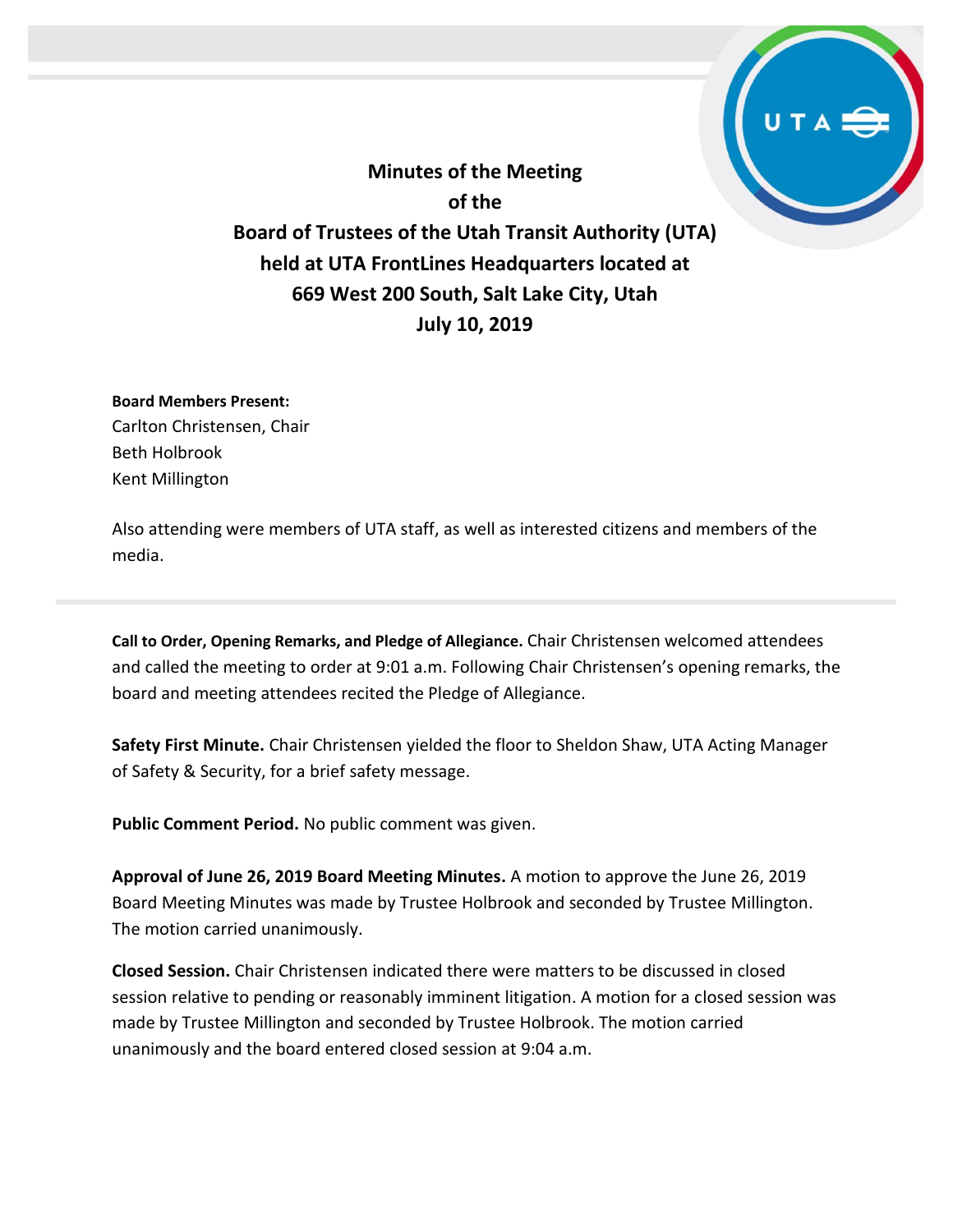**Open Session.** A motion to return to open session was made by Trustee Millington and seconded by Trustee Holbrook. The motion carried unanimously and the board returned to open session at 10:10 a.m.

**Agency Report.** Steve Meyer, UTA Interim Executive Director, spoke about progress on UTA's autonomous shuttle pilot. The shuttle has been on public display in Farmington and was moved to the Utah State Tax Commission campus on July 8, 2019.

Following his comments on the autonomous shuttle, Mr. Meyer was joined by Eddy Cumins, UTA Chief Operating Officer, and Dave Hancock, UTA Director of Asset Management. Mr. Cumins spoke about a non-UTA accident that occurred on July 9, 2019 that involved a burning semi-trailer rolling down an embankment onto UTA's FrontRunner track. Despite significant damage, UTA's maintenance of way team repaired the track before the evening commute. Discussion ensued. A question on the semi-trailer driver's status was posed by the board and answered by staff.

## **Contracts, Disbursements, and Grants.**

**Contract: South Salt Lake County Microtransit Pilot (VIA).** Nichol Bourdeaux, UTA Chief Communications & Marketing Officer, was joined by Jaron Robertson, UTA Acting Director of Innovative Mobility Solutions. Ms. Bourdeaux explained the contract, which authorizes a 12-month south Salt Lake County microtransit pilot that will test new mobility solutions utilizing mobility on-demand technologies and transit services. The pilot will operate in the cities of Bluffdale, Draper, Herriman, Riverton, Sandy, and South Jordan.

Discussion ensued. Questions on the nature of the procurement, information exchange, ownership of data, contract terms for the service area, and marketing strategy were posed by the board and answered by staff.

A motion to approve the contract was made by Trustee Millington and seconded by Trustee Holbrook. The motion carried unanimously with aye votes from Trustee Millington, Trustee Holbrook, and Chair Christensen.

**Change Order: Light Rail Signal Priority (Pinetop Engineering).** Eddy Cumins, UTA Chief Operating Officer, was joined by Jeff LaMora, UTA Light Rail General Manager. Mr. Cumins summarized the change order, which exercises the first option on a contract that provides professional services for general installation and replacement of components of the light rail transit signal priority system and traffic signal interface.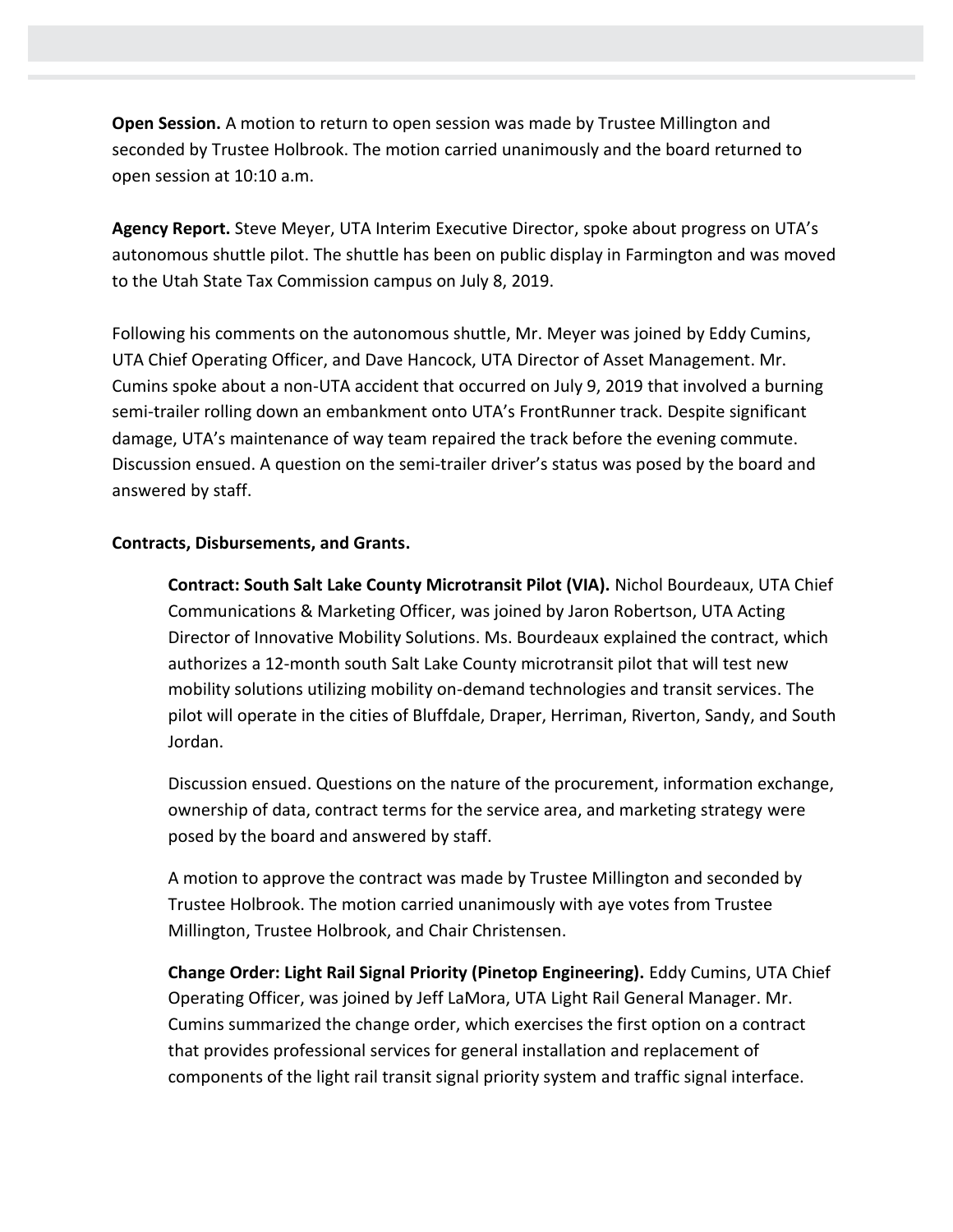A motion to approve the change order was made by Trustee Holbrook and seconded by Trustee Millington. The motion carried unanimously with aye votes from Trustee Holbrook, Trustee Millington, and Chair Christensen.

**Change Order: Weber Box Elder County Survey (Meridian).** Mary DeLoretto, UTA Capital Development Director, spoke about the change order, which increases the scope of the original contract to include title searches. Discussion ensued. A question on title fees was posed by the board and answered by staff.

A motion to approve the change order was made by Trustee Holbrook and seconded by Trustee Millington. The motion carried unanimously with aye votes from Trustee Holbrook, Trustee Millington, and Chair Christensen.

**Change Order: On-Call Maintenance – Project Manager Costs – Task Order #76 (Stacy and Witbeck).** Mr. Cumins was joined by Mr. Hancock. Mr. Cumins explained the change order is part of a three-year on-call maintenance contract and specifically covers costs for project and construction management for 2019. He noted these costs are not included in the other task orders applied to the contract. Discussion ensued. Questions on the time period covered by the change order, work covered, and cost caps were posed by the board and answered by staff.

A motion to approve the change order was made by Trustee Millington and seconded by Trustee Holbrook. The motion carried unanimously with aye votes from Trustee Millington, Trustee Holbrook, and Chair Christensen.

**Change Order: On-Call Maintenance – Blue Line Rail Grade Crossing Replacements – Task Order #79 (Stacy and Witbeck).** Mr. Cumins summarized the change order, which is part of a three-year on-call maintenance contract. The change order covers removal and replacement of the Blue Line light rail grade crossings at 2700 South 201 West and 6960 South 600 West. Discussion ensued. A question clarifying the contract total was posed by the board and answered by staff.

A motion to approve the change order was made by Trustee Millington and seconded by Trustee Holbrook. The motion carried unanimously with aye votes from Trustee Millington, Trustee Holbrook, and Chair Christensen.

**Change Order: On-Call Maintenance – Delta Interlocking Trackwork – Task Order #82 (Stacy and Witbeck).** Mr. Cumins indicated the change order is part of a three-year oncall maintenance contract and covers costs associated with the procurement of longlead materials for the Delta interlocking trackwork.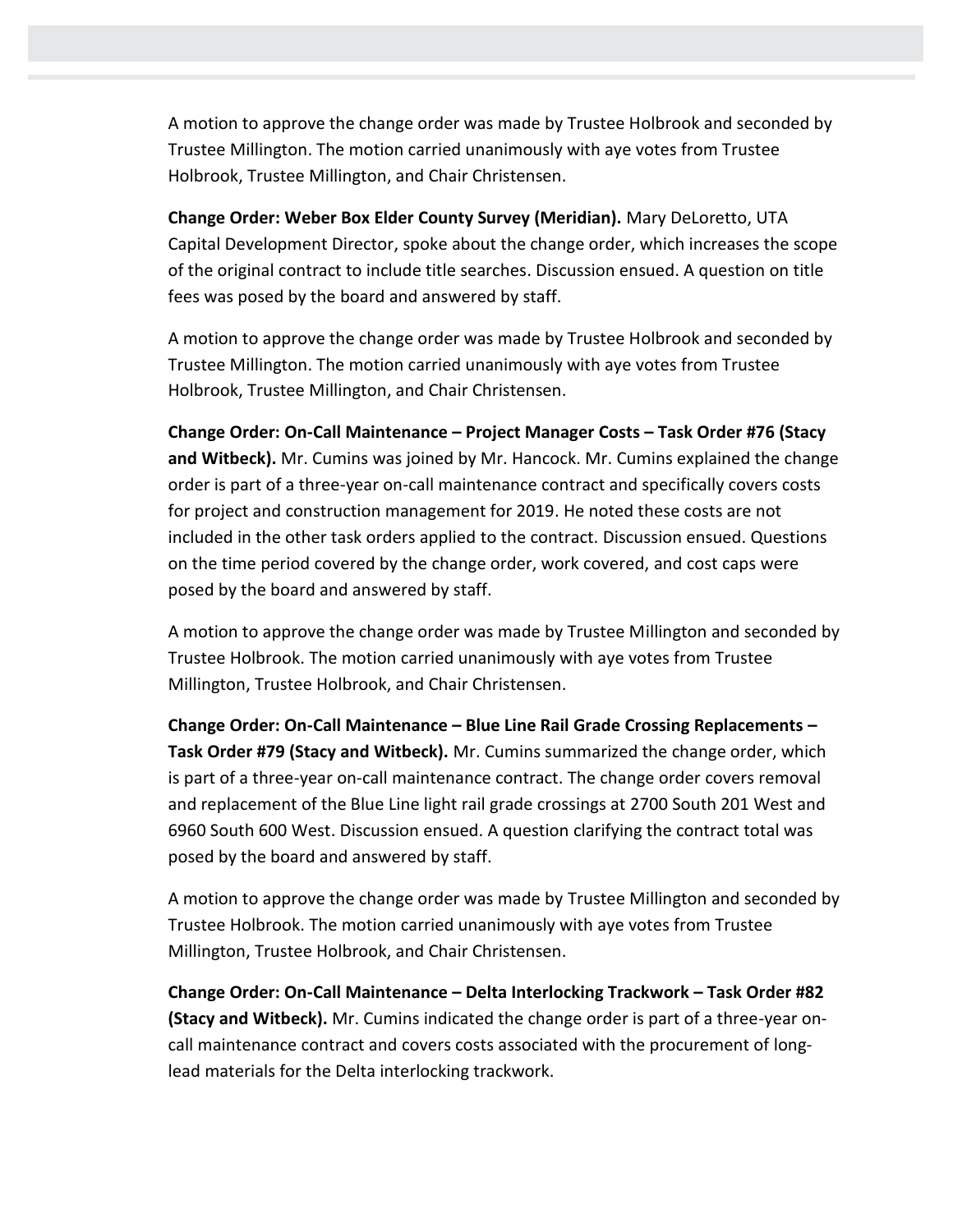A motion to approve the change order was made by Trustee Millington and seconded by Trustee Holbrook. The motion carried unanimously with aye votes from Trustee Millington, Trustee Holbrook, and Chair Christensen.

**Revenue Contract: Division of Services for People with Disabilities (DSPD).** Cherryl Beveridge, UTA Special Services General Manager, explained the contract, which is for revenues received for transportation services paid by the Center for Medicare & Medicaid Services and passed through DSPD to UTA. Discussion ensued. A question on service providers was posed by the board and answered by staff.

A motion to approve the revenue contract was made by Trustee Millington and seconded by Trustee Holbrook. The motion carried unanimously with aye votes from Trustee Holbrook, Trustee Millington, and Chair Christensen.

**Revenue Contract: Salt Lake City Hive Pass.** Monica Morton, UTA Fares Director, summarized the contract, which renews the Hive Pass contract with Salt Lake City Corporation.

A motion to approve the revenue contract was made by Trustee Millington and seconded by Trustee Holbrook. The motion carried unanimously with aye votes from Trustee Millington, Trustee Holbrook, and Chair Christensen.

**MOU: Tooele Bus Storage Facility (UDOT/FTA).** Ms. DeLoretto explained the memorandum of understanding (MOU), which identifies portions of the project covered by the Federal Transit Administration (FTA) Bus and Bus Facilities grant, UTA-required match, and additional match. It was noted that the grant requires funding be passed through the Utah Department of Transportation (UDOT). Discussion ensued. A question on grant requirements to allocate funds to a specific facility was posed by the board and answered by Ms. DeLoretto.

A motion to approve the MOU was made by Trustee Holbrook and seconded by Trustee Millington. The motion carried unanimously with aye votes from Trustee Holbrook, Trustee Millington, and Chair Christensen.

## **Grant: DOT BUILD Grant – Vineyard FrontRunner Station Double Tracking.** Ms.

DeLoretto spoke about the grant application for a commuter rail station at Vineyard and double tracking of certain segments of the FrontRunner corridor. Discussion ensued. Questions on timing for grant awards and possibility for retroactive reimbursements against the grant were posed by the board and answered by Ms. DeLoretto.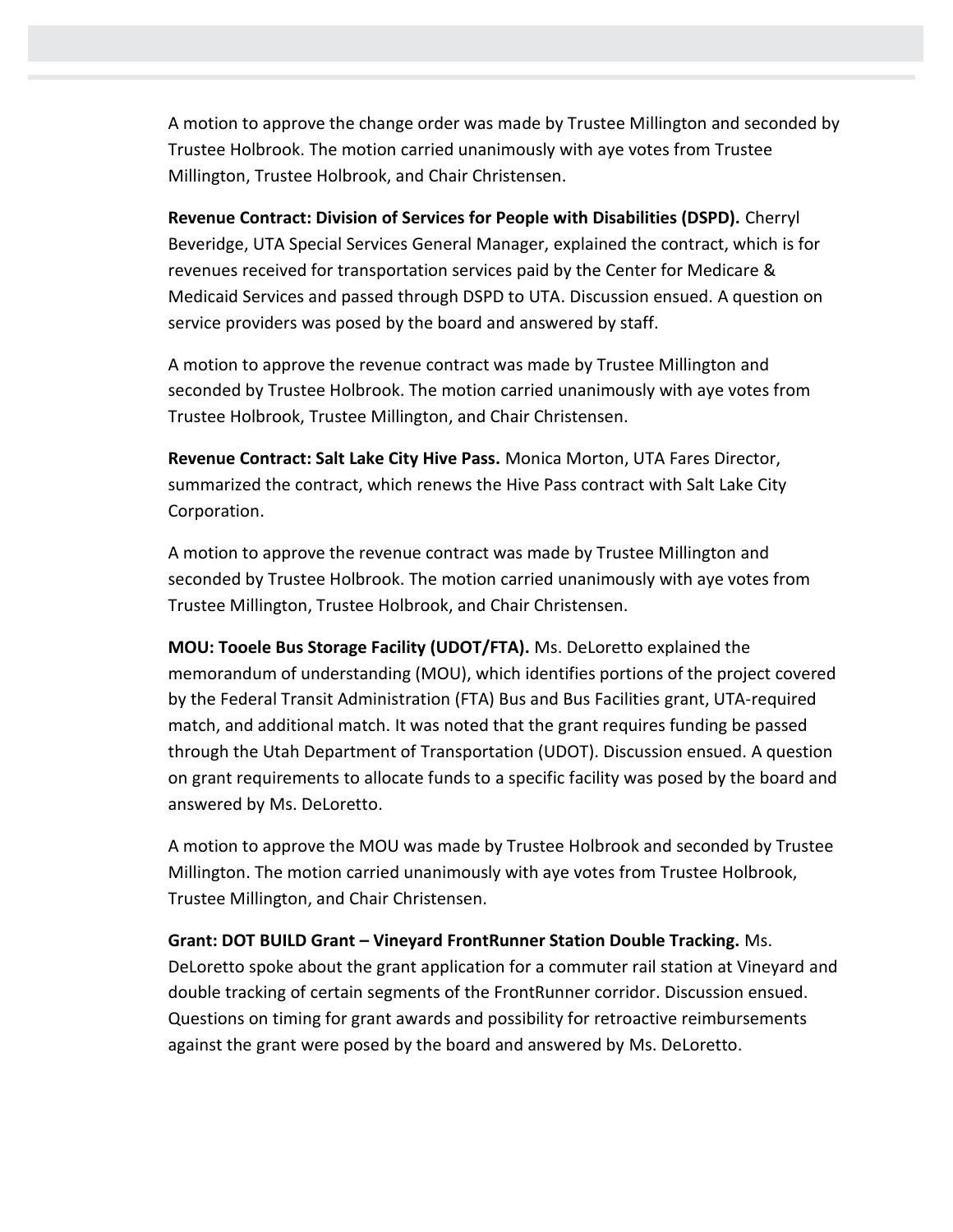**Pre-Procurement: UTA Operator Uniforms.** Mr. Meyer described the procurement, which is for the purchase of UTA operator uniforms. Discussion ensued. A question on incorporation of uniform committee feedback was posed by the board and answered by Mr. Meyer.

**Pre-Procurement: 2019 Equipment Lease Purchase Financing Services.** Mr. Meyer indicated the procurement is for leasing services for various UTA service vehicles.

## **Discussion Items.**

**Draft Board Policy – Fares.** Monica Morton, UTA Fares Director, delivered a presentation on fare pricing, purpose of establishing a fare policy, and summary of the proposed board policy on fares. Discussion ensued. Questions on the process for obtaining local advisory council consultation and the difference between the board fare policy and UTA fare policy (the latter of which includes fare pricing) were posed by the board and answered by Ms. Morton.

**Current GRAMA Records Fees.** Auty Dahlquist, UTA Records Manager, delivered a presentation on fees associated with Government Records and Management Act (GRAMA) requests. She provided recommendations for changes to the fee schedule. Discussion ensued. Questions on fee modification recommendations, fax capability, costs for providing digital records, last date video fees were changed, and additional charges for editing video were posed by the board and answered by Ms. Dahlquist. Chair Christensen asked staff to prepare a resolution to revise the GRAMA fee schedule.

**August 2019 Change Day Public Hearing Report and Communications Plan.** Andrea Packer, UTA Communications Director, was joined by Eric Callison, UTA Manager of Service Planning. Ms. Packer and Mr. Callison spoke about public feedback, agency response to public feedback, and communication plans associated with the August 2019 change day. Discussion ensued. Questions on the number of comments received and the timeline for communicating changes were posed by the board and answered by Ms. Packer. Chair Christensen suggested featuring Mr. Callison in the informational change day videos.

**Master Facilities Plan.** Hal Johnson, UTA Manager – Project Development & Systems Planning, delivered a presentation on a project to identify future UTA facilities needs. He provided recommendations, including constructing:

- A bus maintenance facility in south Salt Lake County
- Small end of line light rail facilities
- Small end of line commuter rail facilities